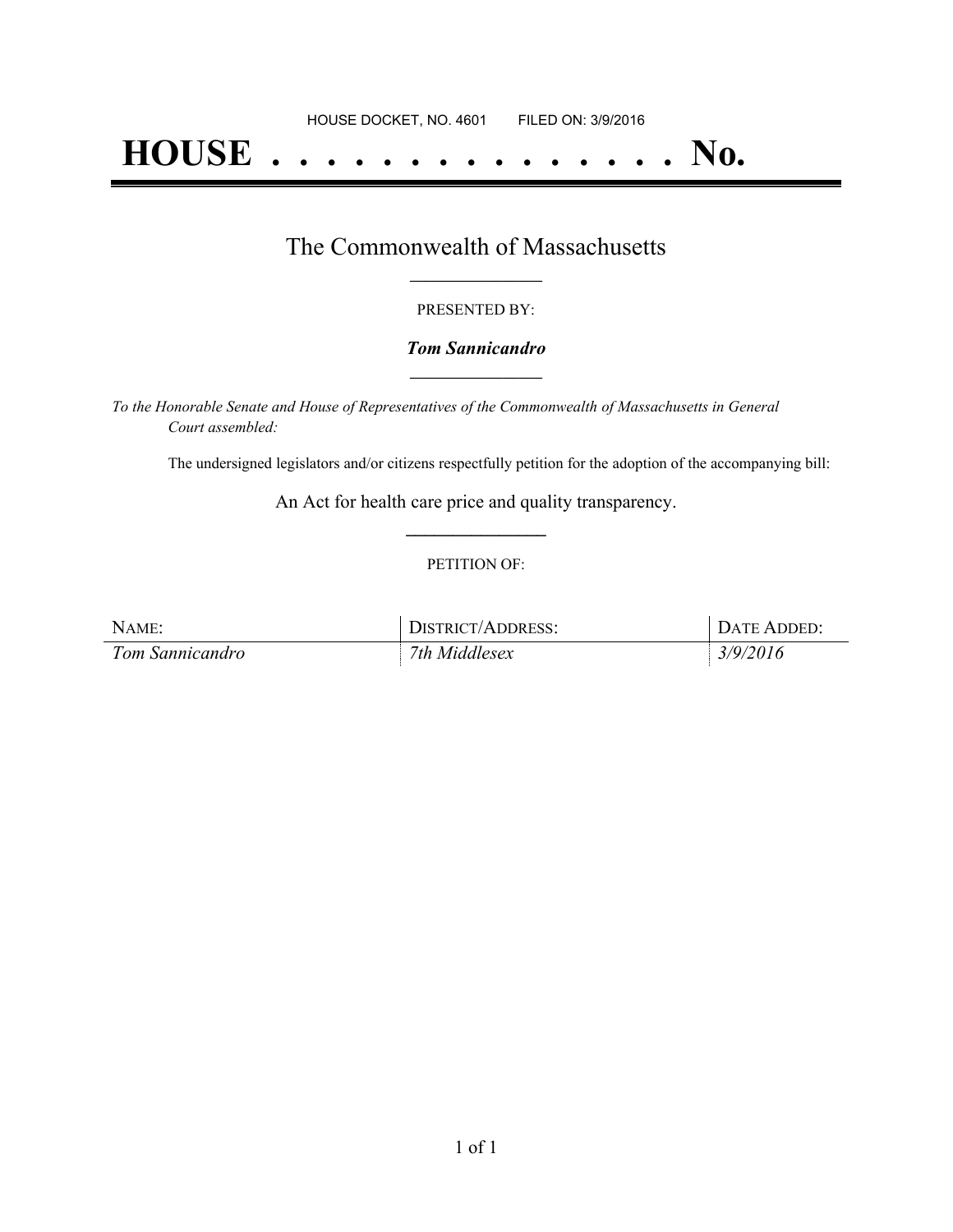# HOUSE DOCKET, NO. 4601 FILED ON: 3/9/2016 **HOUSE . . . . . . . . . . . . . . . No.**

By Mr. Sannicandro of Ashland, a petition (subject to Joint Rule 12) of Tom Sannicandro relative to price transparency for certain health procedures. Health Care Financing.

# The Commonwealth of Massachusetts

**In the One Hundred and Eighty-Ninth General Court (2015-2016) \_\_\_\_\_\_\_\_\_\_\_\_\_\_\_**

**\_\_\_\_\_\_\_\_\_\_\_\_\_\_\_**

An Act for health care price and quality transparency.

Be it enacted by the Senate and House of Representatives in General Court assembled, and by the authority *of the same, as follows:*

| $\mathbf{1}$ | SECTION 1. Section 8 of Chapter 12C of the General Laws is hereby amended by                  |
|--------------|-----------------------------------------------------------------------------------------------|
| 2            | inserting at the end thereof the following:-                                                  |
| 3            | (f) In order to create quality and price transparency for all residents so they can make      |
| 4            | informed, values-based health care decisions and create incentives for providers to have high |
| 5            | quality and low price, the center shall collect the following information from institutional  |
| 6            | providers and their parent organizations and any other affiliated entities, non-institutional |
| 7            | providers and provider organizations:                                                         |
| 8            | (1) the location of each facility at which health care is performed for that entity;          |
| 9            | (2) the names of every provider who practices at each location;                               |
| 10           | (3) the speciality or specialities of each provider at each location based on major service   |
| 11           | category;                                                                                     |
|              |                                                                                               |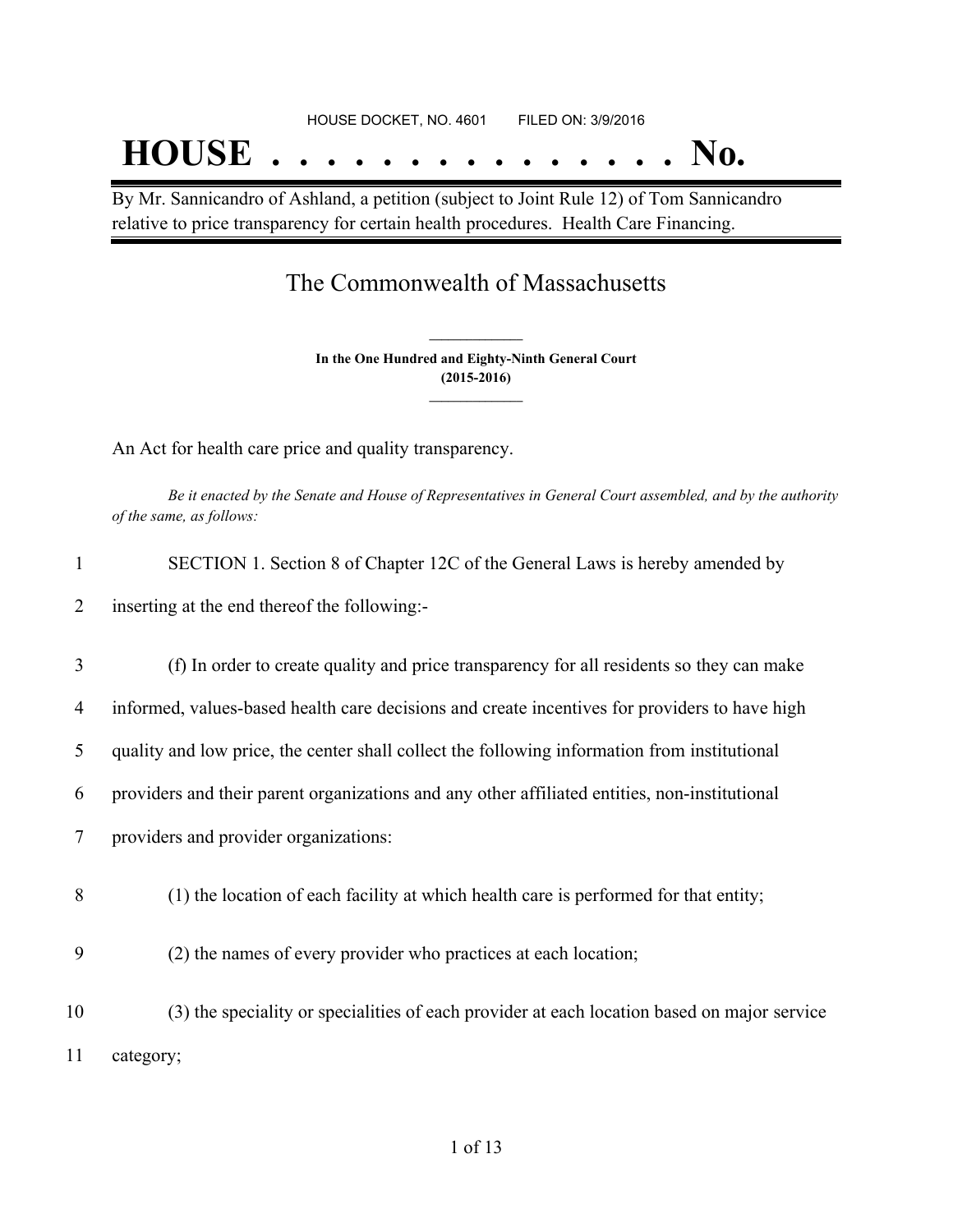| 12 | (4) test, procedures, and care bundles offered at each location;                                          |
|----|-----------------------------------------------------------------------------------------------------------|
| 13 | (5) chargemaster cost of each billable item at that location;                                             |
| 14 | (6) whether the provider is accessible for people with disabilities.                                      |
| 15 | (g) Cost information under subsection (f) shall be provided according to individual                       |
| 16 | provider, not provider group or provider organization.                                                    |
| 17 | (h) The center shall create a comprehensive list of test, procedures, and care bundles for                |
| 18 | the purposes of reporting paragraph (4) of subsection (f) of section 8 of this chapter, paragraph         |
| 19 | $(4)$ of subsection (e) of section 9 of this chapter, and paragraph $(2)$ of subsection (f) of section 10 |
| 20 | of this chapter, including but not limited to:                                                            |
| 21 | $(1)$ Asthma                                                                                              |
| 22 | (2) Back Pain - Chiropractor Visit - Six Visits                                                           |
| 23 | (3) Back Pain - Epidural Steroid Injection                                                                |
| 24 | (4) Back Pain - Physical Therapy                                                                          |
| 25 | (5) Carpal Tunnel Surgery                                                                                 |
| 26 | (6) Cataract Removal with Lens Implant                                                                    |
| 27 | (7) Childbirth - Cesarean Delivery and Newborn Care                                                       |
| 28 | (8) Childbirth - Vaginal Delivery and Newborn Care                                                        |
| 29 | (9) Chiropractic Manipulation                                                                             |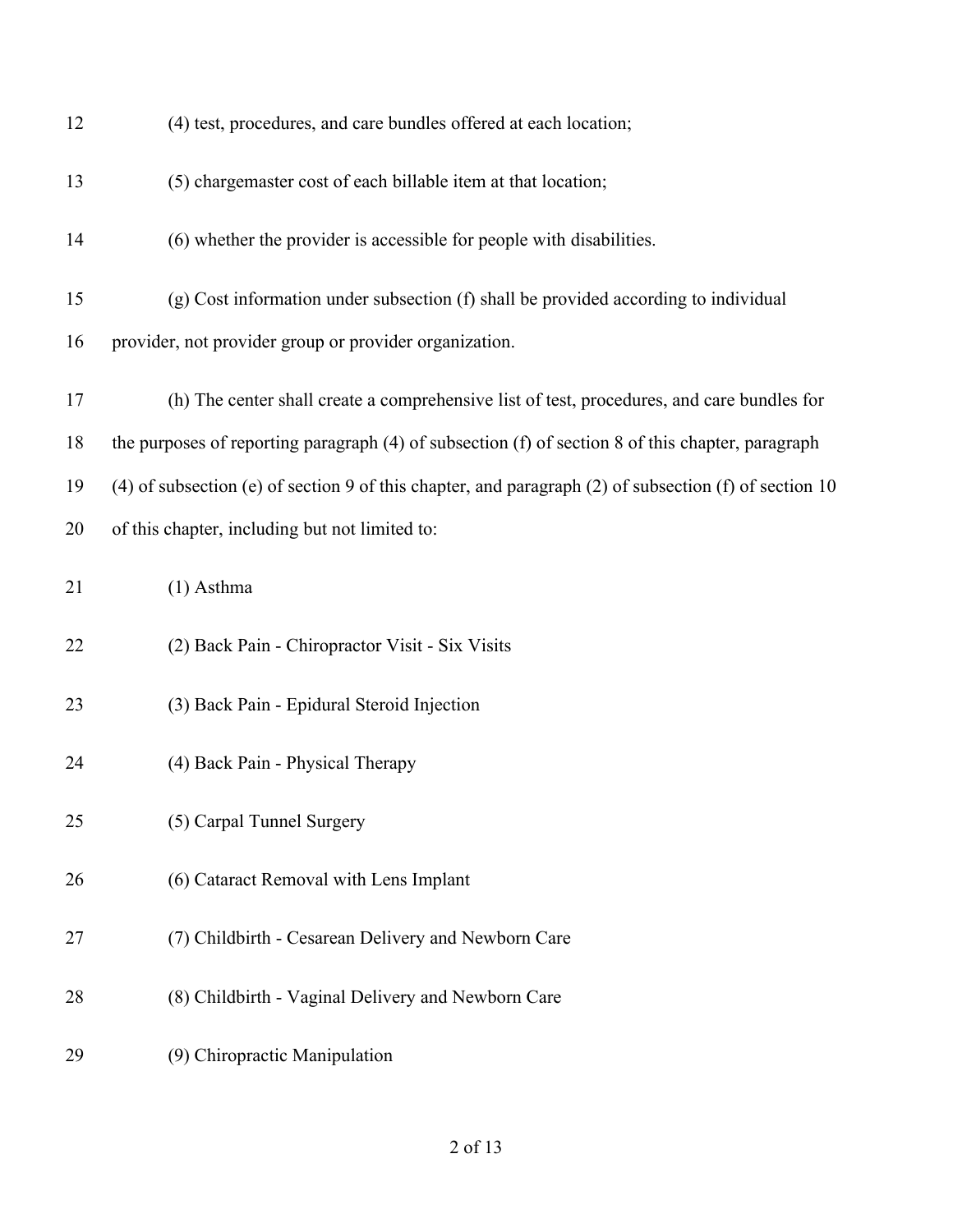| 30 | (10) Cholesterol Test                           |
|----|-------------------------------------------------|
| 31 | (11) Colonoscopy - Preventive Screening         |
| 32 | (12) Complete Blood Count - CBC Test            |
| 33 | (13) CT Scan With Dye - Abdomen and Pelvis      |
| 34 | (14) CT Scan Without Dye - Head or Brain        |
| 35 | (15) CT Scan Without Dye - Maxillofacial - Face |
| 36 | (16) Electrocardiogram - EKG                    |
| 37 | (17) Gallbladder Removal - Laparoscopic         |
| 38 | (18) Hemoglobin A1c Test                        |
| 39 | (19) Hernia Repair in Groin - Laparoscopic      |
| 40 | (20) Knee Arthroscopy With ACL Surgery          |
| 41 | (21) Knee Arthroscopy With Meniscus Surgery     |
| 42 | (22) Knee Injection                             |
| 43 | (23) Knee Replacement                           |
| 44 | (24) Mammogram - Diagnostic - Digital           |
| 45 | (25) Mammogram - Diagnostic - Film              |
| 46 | (26) Mammogram - Preventive Screening - Digital |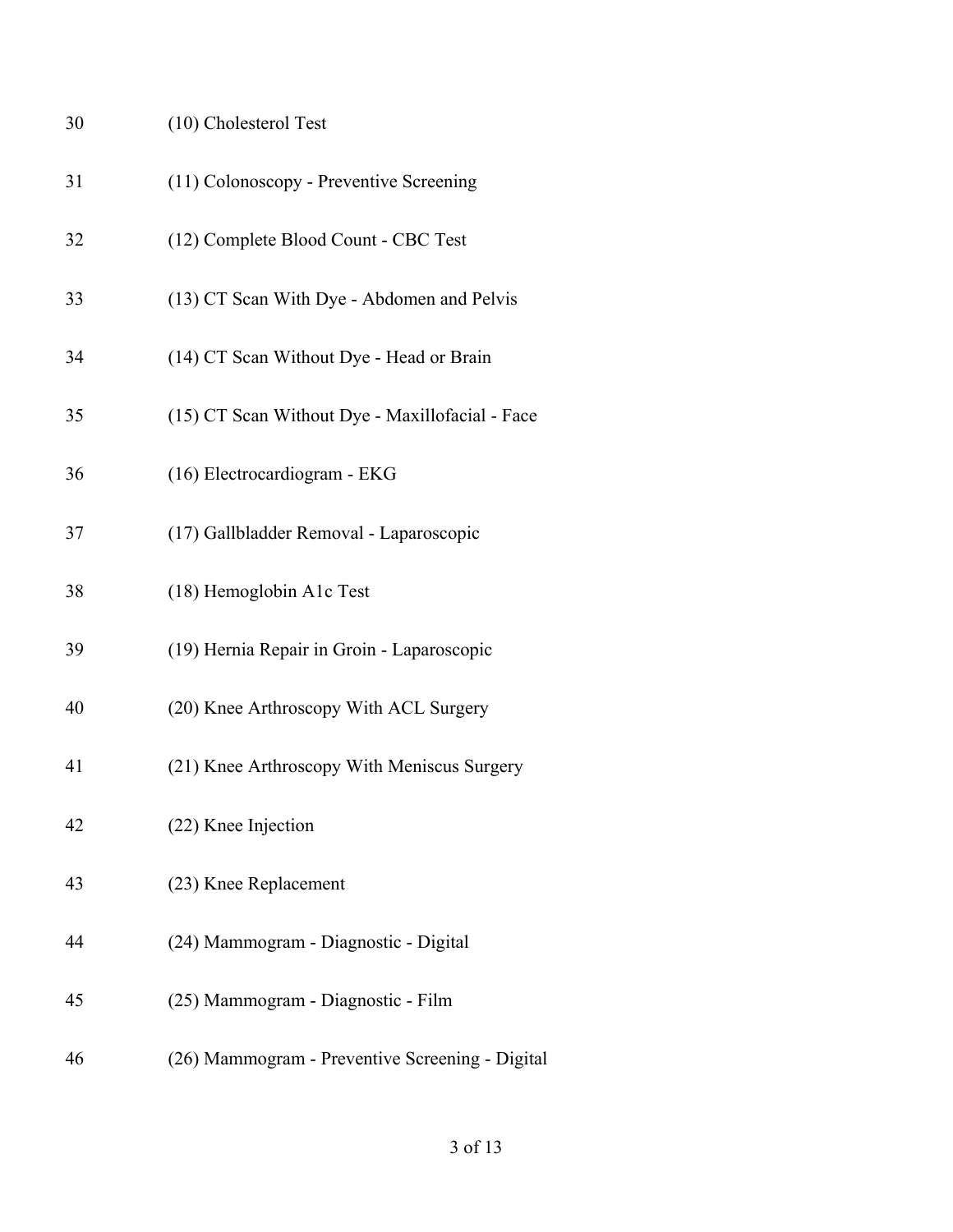| 47 | (27) Mammogram - Preventive Screening - Film                                   |
|----|--------------------------------------------------------------------------------|
| 48 | (28) MRI Scan With and Without Dye - Brain                                     |
| 49 | (29) MRI Scan Without and With Dye - Lumbar Spine                              |
| 50 | (30) MRI Scan Without Dye - Brain                                              |
| 51 | (31) MRI Scan Without Dye - Cervical Spine                                     |
| 52 | (32) MRI Scan Without Dye - Knee                                               |
| 53 | (33) MRI Scan Without Dye - Lumbar Spine                                       |
| 54 | (34) MRI Scan Without Dye - Upper Extremity - Arm                              |
| 55 | (35) Office Visit - Primary Doctor - Established Patient - Moderate Complexity |
| 56 | (36) Office Visit - Primary Doctor - New Patient - Moderate Complexity         |
| 57 | (37) Physical Therapy - Exercises                                              |
| 58 | (38) Physical Therapy - Massage and Traction                                   |
| 59 | (39) Physical Therapy - Nerve and Muscle Retraining                            |
| 60 | (40) Shoulder Arthroscopy with Rotator Cuff Repair                             |
| 61 | (41) Strep Throat Test                                                         |
| 62 | (42) Ultrasound - Abdomen                                                      |
| 63 | (43) Ultrasound - Pelvic - via Vagina                                          |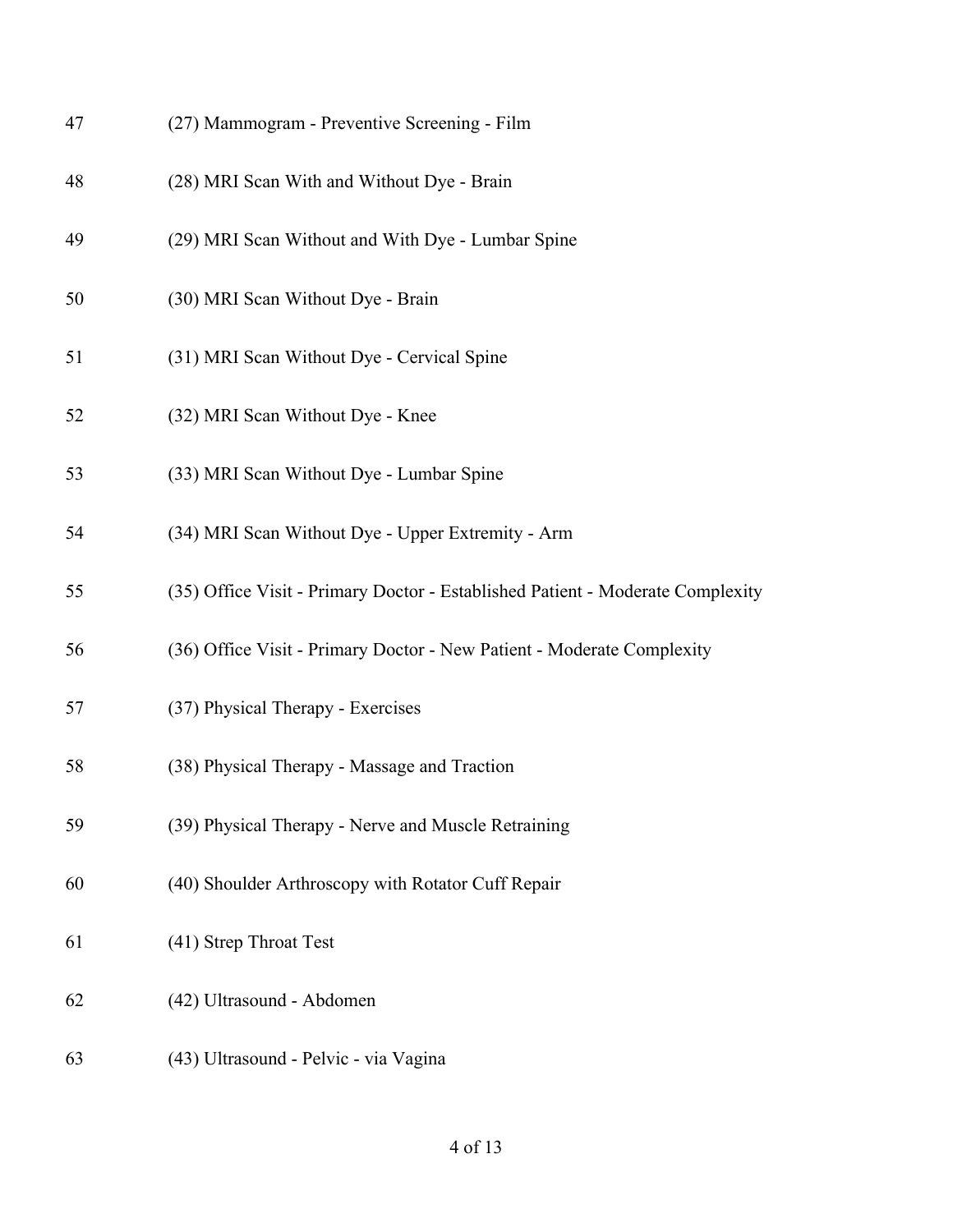| 64 | (44) Ultrasound - Pregnancy                                  |
|----|--------------------------------------------------------------|
| 65 | (45) Upper Endoscopy                                         |
| 66 | (46) Upper Endoscopy With Biopsy                             |
| 67 | (47) Urine Pregnancy Test                                    |
| 68 | (48) Vaccine - Flu - Adult                                   |
| 69 | (49) Vaccine - Shingles                                      |
| 70 | (50) Vasectomy - Male Sterilization                          |
| 71 | (51) Weight Loss Surgery - Gastric Bypass                    |
| 72 | (52) Weight Loss Surgery - Laparoscopic Band                 |
| 73 | (53) Wellness Visit - Established Female Patient - Age 12-17 |
| 74 | (54) Wellness Visit - Established Female Patient - Age 18-39 |
| 75 | (55) Wellness Visit - Established Female Patient - Age 40-64 |
| 76 | (56) Wellness Visit - Established Male Patient - Age 12-17   |
| 77 | (57) Wellness Visit - Established Male Patient - Age 18-39   |
| 78 | (58) Wellness Visit - Established Male Patient - Age 40-64   |
| 79 | (59) Wellness Visit - Established Patient - Age 1-4          |
| 80 | (60) Wellness Visit - Established Patient - Age 5-11         |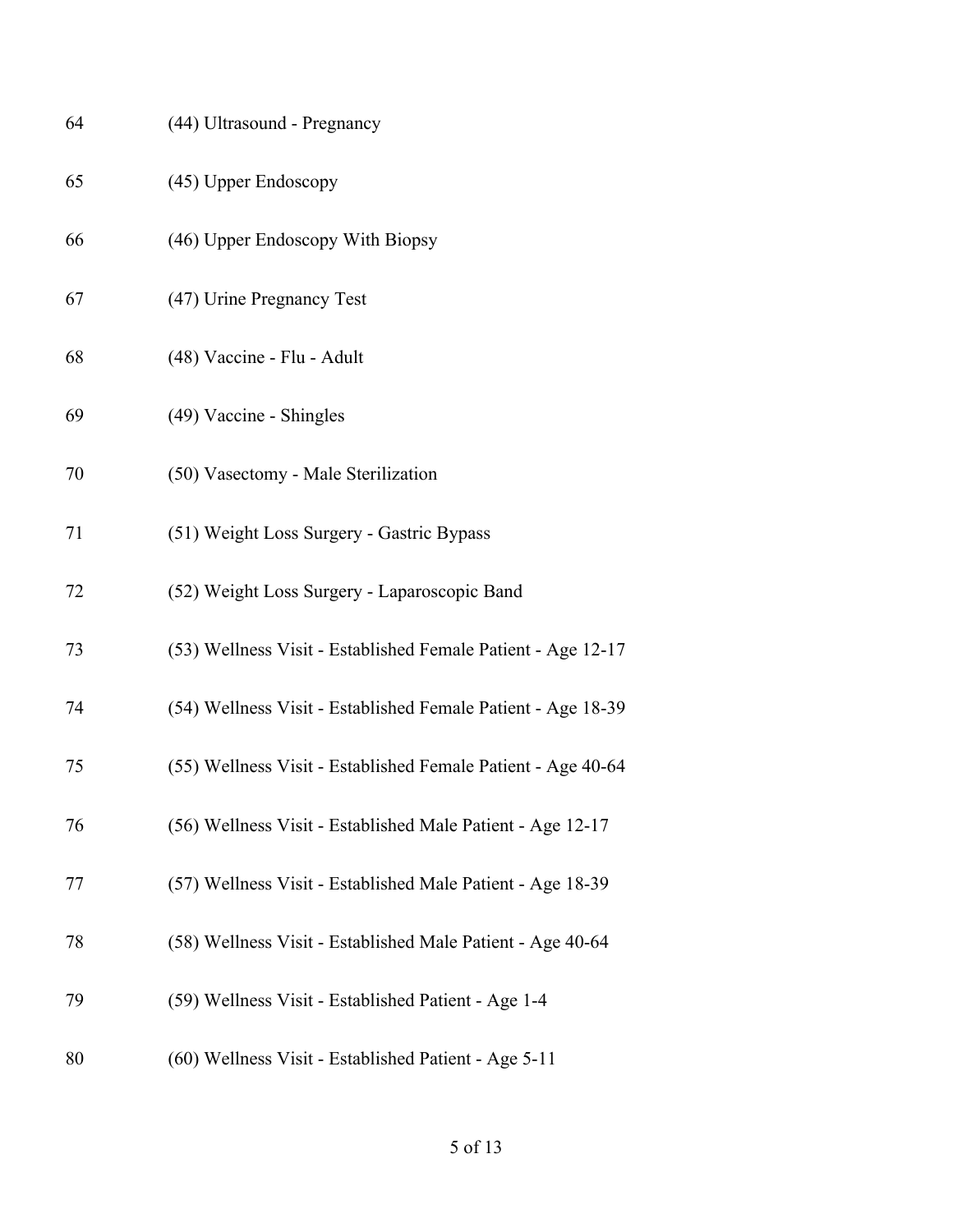| 81 | (61) Wellness Visit - Established Patient - Age Less Than 1        |
|----|--------------------------------------------------------------------|
| 82 | (62) Wellness Visit - Established Patient - Female Age 65 and Over |
| 83 | (63) Wellness Visit - Established Patient - Male Age 65 and Over   |
| 84 | (64) Wellness Visit - New Female Patient - Age 12-17               |
| 85 | (65) Wellness Visit - New Female Patient - Age 18-39               |
| 86 | (66) Wellness Visit - New Female Patient - Age 40-64               |
| 87 | (67) Wellness Visit - New Male Patient - Age 12-17                 |
| 88 | (68) Wellness Visit - New Male Patient - Age 18-39                 |
| 89 | (69) Wellness Visit - New Male Patient - Age 40-64                 |
| 90 | (70) Wellness Visit - New Patient - Age 1-4                        |
| 91 | (71) Wellness Visit - New Patient - Age 5-11                       |
| 92 | (72) Wellness Visit - New Patient - Age Less Than 1                |
| 93 | (73) Wellness Visit - New Patient - Female Age 65 and Over         |
| 94 | (74) Wellness Visit - New Patient - Male Age 65 and Over           |
| 95 | (75) X-ray Chest - 2 Views                                         |
| 96 | $(76)$ X-ray Foot - 3 Views                                        |
| 97 | (77) X-ray Lumbar Spine                                            |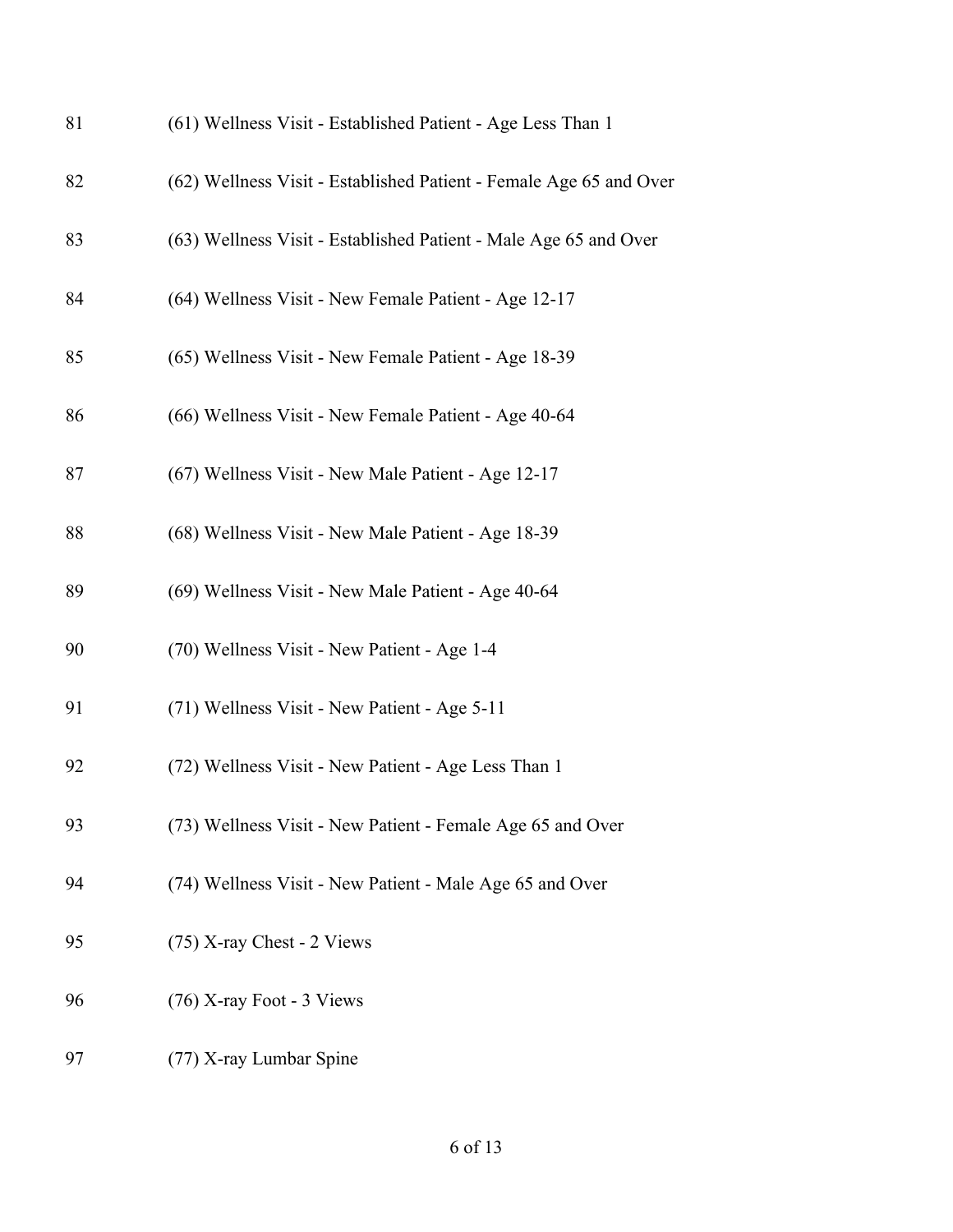| 98  | (i) If any information from subsection (f) changes, the change shall be reported to to the     |
|-----|------------------------------------------------------------------------------------------------|
| 99  | center within 30 days.                                                                         |
| 100 | SECTION 2. Section 9 of said Chapter 12C is hereby amended by inserting at the end             |
| 101 | thereof the following:-                                                                        |
| 102 | (e) In order to create quality and price transparency for all residents so they can make       |
| 103 | informed, values-based health care decisions and create incentives for providers to have high  |
| 104 | quality and low price, the center shall collect the following information from provider        |
| 105 | organizations registered under section 11 of chapter 6D:                                       |
| 106 | (1) the location of each facility at which health care is performed for that entity;           |
| 107 | (2) the names of every provider who practices at each location;                                |
| 108 | (3) the speciality or specialities of each provider at each location based on major service    |
| 109 | category;                                                                                      |
| 110 | (4) test, procedures, and care bundles offered at each location;                               |
| 111 | (5) chargemaster cost of each billable item at that location;                                  |
| 112 | (6) whether the provider is accessible for people with disabilities.                           |
| 113 | (f) Cost information under subsection (e) shall be provided according to individual            |
| 114 | provider, not provider group or provider organization.                                         |
| 115 | $(g)$ If any information from subsection $(f)$ changes, the change shall be reported to to the |
| 116 | center within 30 days.                                                                         |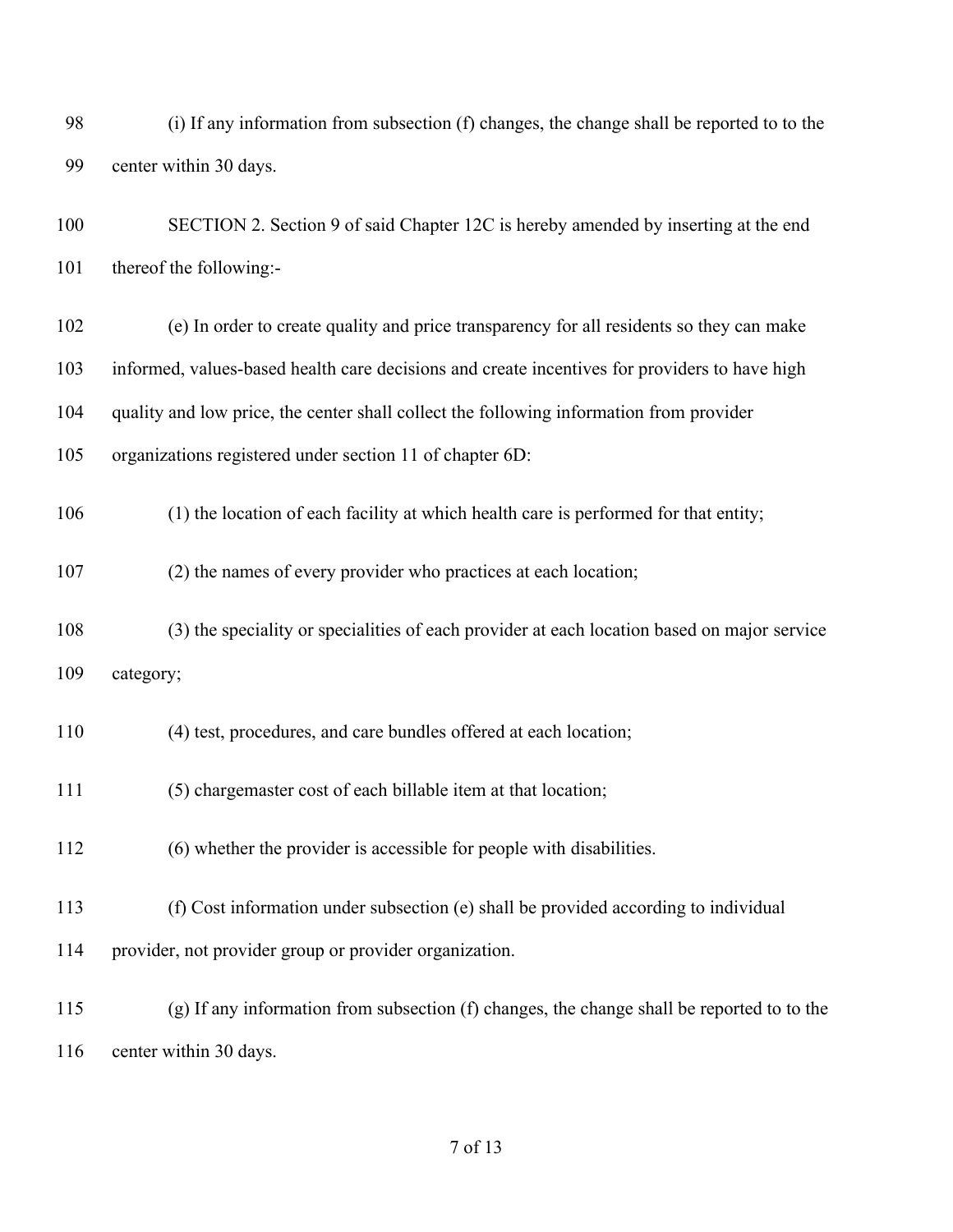117 SECTION 3. Section 10 of said Chapter 12C is hereby amended by inserting at the end thereof the following:- (f) Health insurance carriers, health insurance companies, any public or private health care payers, self-insured groups, and any other organized payer of health care services shall provide the following information to the center: 122 (1) which providers it is contracted with under each plan it offers; (2) any procedure that may be performed by each provider that would be covered by the insurance company's plan; (3) the negotiated price of each procedure covered under the insurance company's plan 126 for each provider it is contracted with; 127 (4) assuming a single office visit: (A) what a patient's co-pay is for each provider contracted under the plan, including differences that may exist in co-pays for different test, procedures, and care bundles performed by the provider, (B) what a patient's co-insurance cost is for each procedure that could be performed by each provider contracted with under the plan, including cost thresholds that may need to be met to determine the patient's co-insurance, (C) what portion of the patient's expense is applied to their deductible for each procedure that could be performed by each provider contracted with under the plan, including cost thresholds that may need to be met to determine the portion of a patient's expense that is applied 137 to the deductible,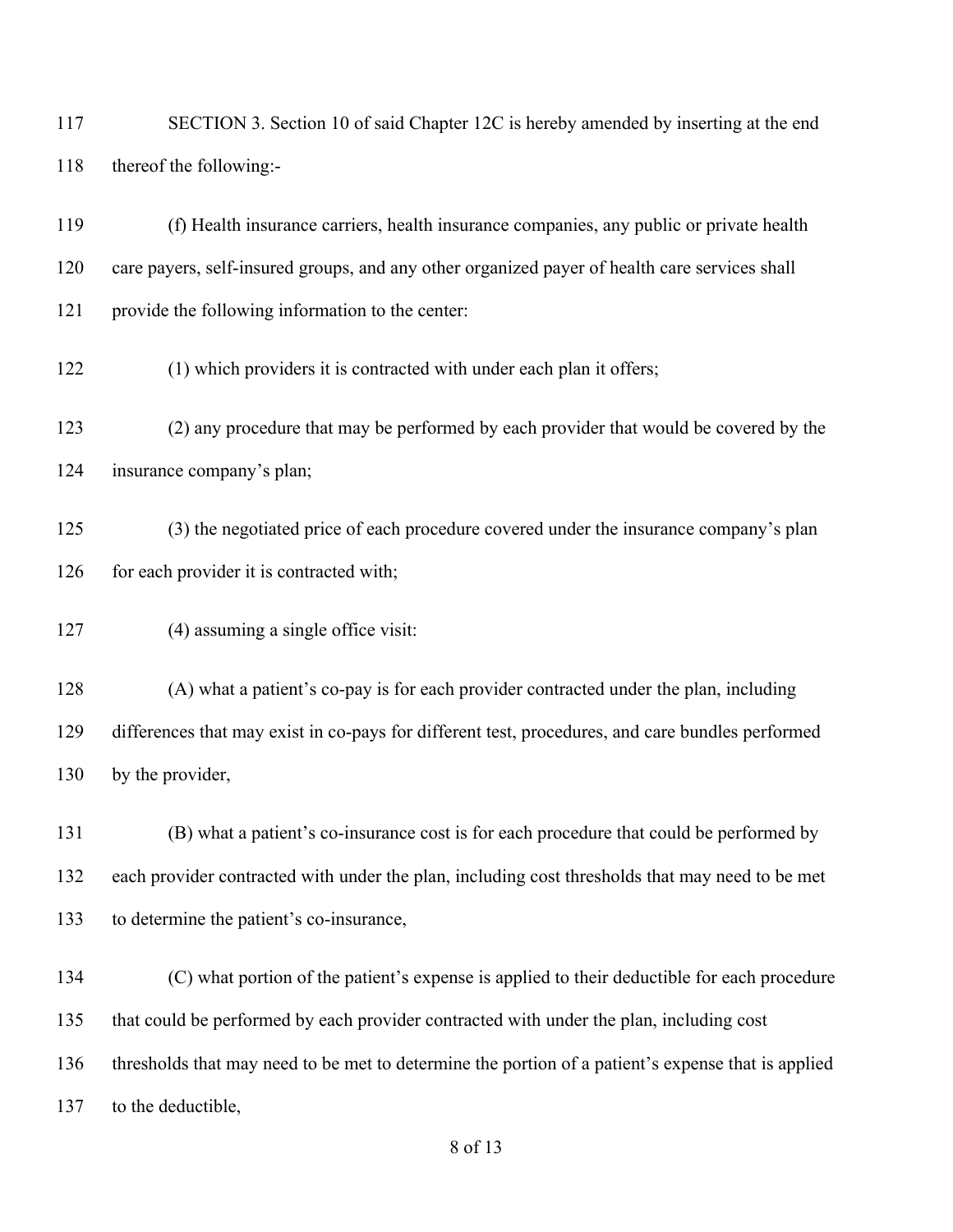| 138 | (D) all items, if medically necessary, the plan would cover from each provider, including            |
|-----|------------------------------------------------------------------------------------------------------|
| 139 | but not limited to test, procedures, and care bundles, general health supplies, care, rehabilitative |
| 140 | services or accommodations, or any other billable item.                                              |
| 141 | $(5)$ for drugs:                                                                                     |
| 142 | (A) what a patient's co-pay is for each pharmacy contracted under the plan,                          |
| 143 | (B) what a patient's co-insurance cost is for each pharmacy contracted with under the                |
| 144 | plan, including cost thresholds that may need to be met to determine the patient's co-insurance,     |
| 145 | (C) what portion of the patient's expense is applied to their deductible for each pharmacy           |
| 146 | contracted with under the plan, including cost thresholds that may need to be met to determine       |
| 147 | the portion of a patient's expense that is applied to the deductible,                                |
| 148 | (g) Cost information under subsection (f) shall be provided according to individual                  |
| 149 | provider, not provider group or provider organization.                                               |
| 150 | (h) If any information from subsection (f) changes, the change shall be reported to to the           |
| 151 | center within 30 days.                                                                               |
| 152 | SECTION 4. Said Chapter 12C is hereby amended by striking out Section 20 in its                      |
| 153 | entirety and replacing it with the following:-                                                       |
| 154 | Section 20.                                                                                          |
| 155 | (a) The center shall implement, operate, and maintain a health information website to                |
| 156 | provide quality and price transparency information to all residents. The website shall be designed   |
| 157 | to assist consumers in making informed health care decisions, including finding quality measures     |
|     |                                                                                                      |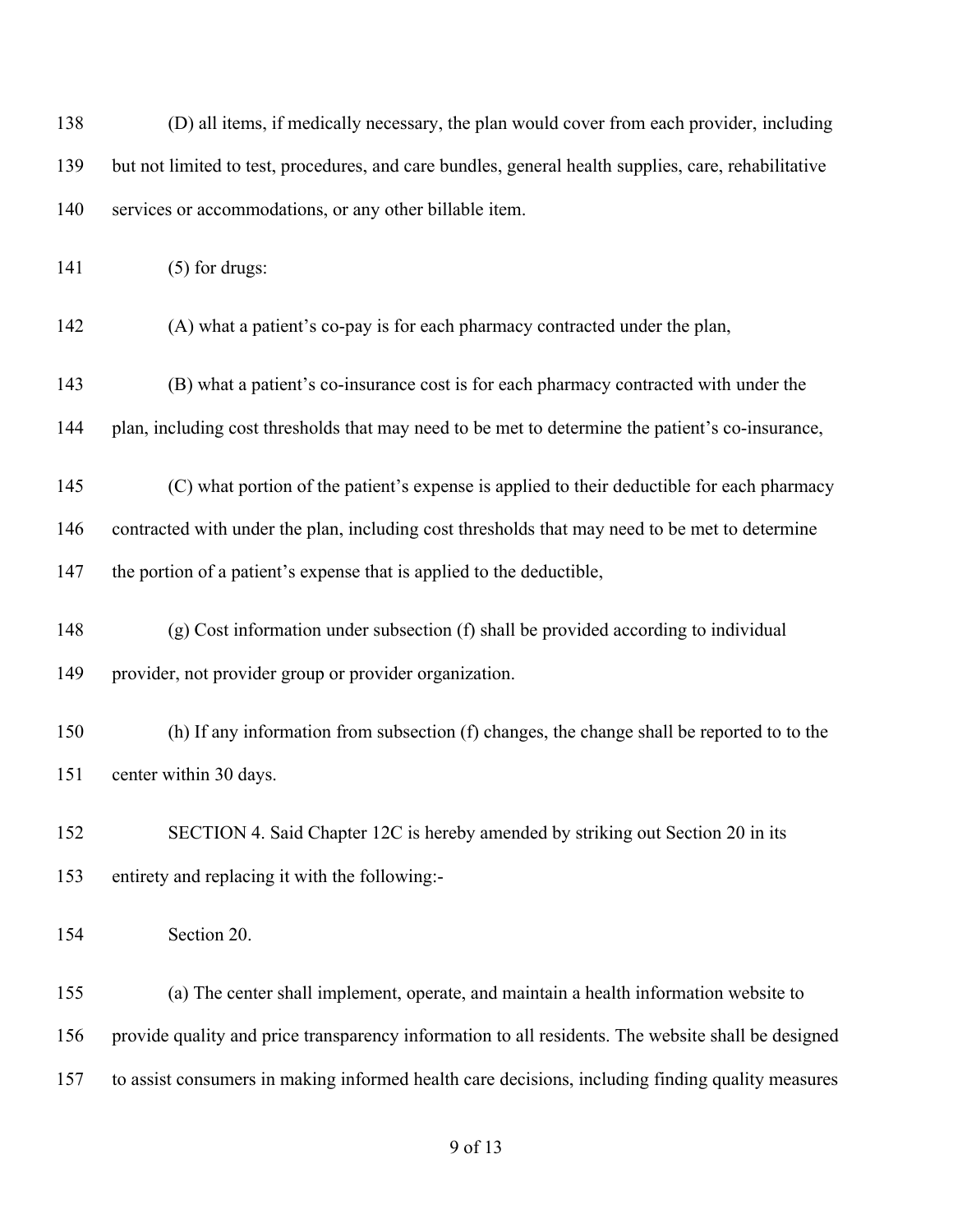of providers, identifying locations of providers, and seeing cost information for test, procedures, and care bundles with different providers, including co-pay, co-insurance, and amount applied to

160 their deductible.

(b) The website shall, on a single webpage, offer visitors the following search criteria:

- (1) whether or not the patient has insurance;
- (2) if the patient has insurance, the insurance company;

 (3) if the patient has insurance with an insurance company offering multiple plans, the insurance plan;

(4) zip code or city in which the patient is seeking health care;

(5) provider name;

 (6) provider type, including but not limited to addiction psychiatrist, adolescent medicine specialist, allergist, anesthesiologist, audiologist, board certified behavior analyst, cardiac electrophysiologist, cardiologist, cardiovascular surgeon, colon and rectal surgeon, critical care medicine specialist, dermatologist, developmental pediatrician, emergency medicine specialist, endocrinologist, family medicine physician, forensic pathologist, gastroenterologist, geriatric medicine specialist, gynecologist, gynecologic oncologist, hand surgeon, hematologist, hepatologist, hospitalist, hospice and palliative medicine specialist, hyperbaric physician, infectious disease specialist, internist, interventional cardiologist, medical examiner, medical geneticist, neonatologist, nephrologist, neurological surgeon, neurologist, nuclear medicine specialist, obstetrician, occupational medicine specialist, oncologist, ophthalmologist, orthopedic surgeon, otolaryngologist, pain management specialist, pathologist, pediatrician, perinatologist,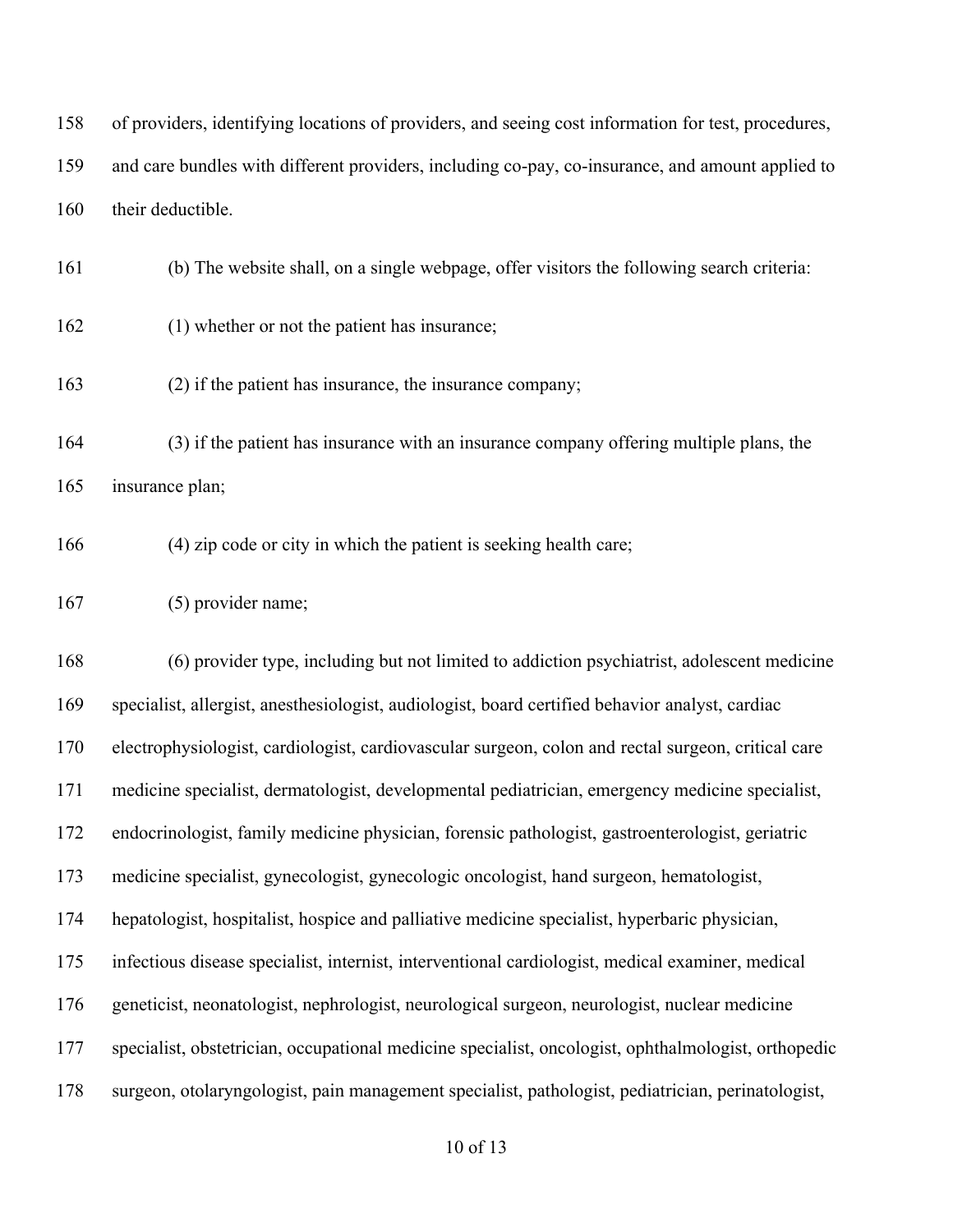| 179 | physiatrist, plastic surgeon, primary care physician psychiatrist, pulmonologist, radiation          |
|-----|------------------------------------------------------------------------------------------------------|
| 180 | oncologist, radiologist, reproductive endocrinologist, rheumatologist, sleep disorders specialist,   |
| 181 | spinal cord injury specialist, sports medicine specialist, thoracic surgeon, urologist, and vascular |
| 182 | surgeon;                                                                                             |
| 183 | (7) procedure type, a list to be determined by the center as provided in subsection (h) of           |
| 184 | section 8 of this chapter, including the option to search by more than one procedure at a time;      |
| 185 | (8) procedure billing code according to the most recent International Statistical                    |
| 186 | Classification of Diseases and Related Health Problems, including the option to search by more       |
| 187 | than one billing code at a time;                                                                     |
| 188 | (9) whether the provider is accessible for people with disabilities;                                 |
| 189 | (c) The inputs from subparagraph (b) shall yield a results page. The results page shall              |
| 190 | include the following information in separate columns in an easy-to-read format:                     |
| 191 | (1) Name and address of provider;                                                                    |
| 192 | (2) The quality measure set as outlined in section 14 of Chapter 12C of the General Laws;            |
| 193 | (3) What insurance companies the provider is contracted with;                                        |
| 194 | (4) What insurance plans the provider accepts;                                                       |
| 195 | (5) What test, procedures, and care bundles the provider performs, a list to be determined           |
| 196 | by the center as provided in subsection (h) of section 8 of this chapter;                            |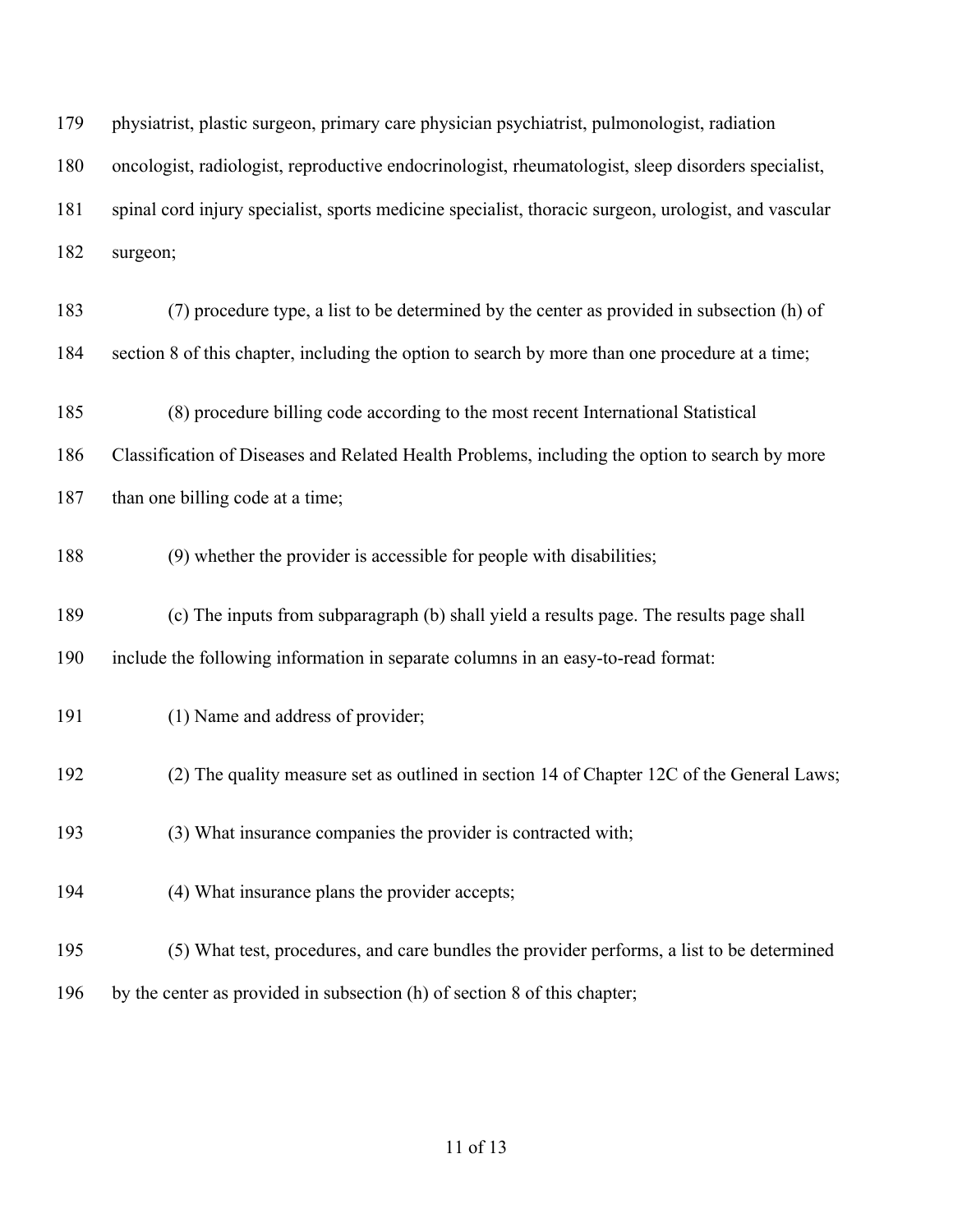(6) the total cost the insurance company would charge the patient for having the procedure with that provider, including separate columns for co-pay, co-insurance, and amount applied to deductible;

 (7) If the patient has a personal profile, the patient's total deductible on his plan and 201 amount of the deductible that has been used;

(8) The chargemaster cost of the procedure;

(9) Whether the provider is accessible for people with disabilities.

(d) The website shall provide patients the option to create a secure, electronic personal

profile where they can access their individual co-pay, co-insurance, and deductible information.

The website shall meet all applicable federal and state privacy and security requirements,

including requirements imposed by the Health Insurance Portability and Accountability Act of

1996, P.L.104-191, the American Recovery and Reinvestment Act of 2009, P.L. 111-5, 42

C.F.R. §§2.11 et seq. and 45 C.F.R. §§160, 162, 164 and 170.

 (e) Any changes reported to the center under subsection (i) of section 8, subsection (g) of section 9, or subsection (h) of section 10 shall be changed on the website within 10 days of receiving the reported change.

 (e) The website shall inform consumers that all information is only accurate within the past 40 days, and that they should check with their insurance company that the cost is correct, and with the provider to confirm the test, procedures, and care bundles are correct.

 (f) The website shall inform patients that they may need preauthorization for services from their health insurance company.